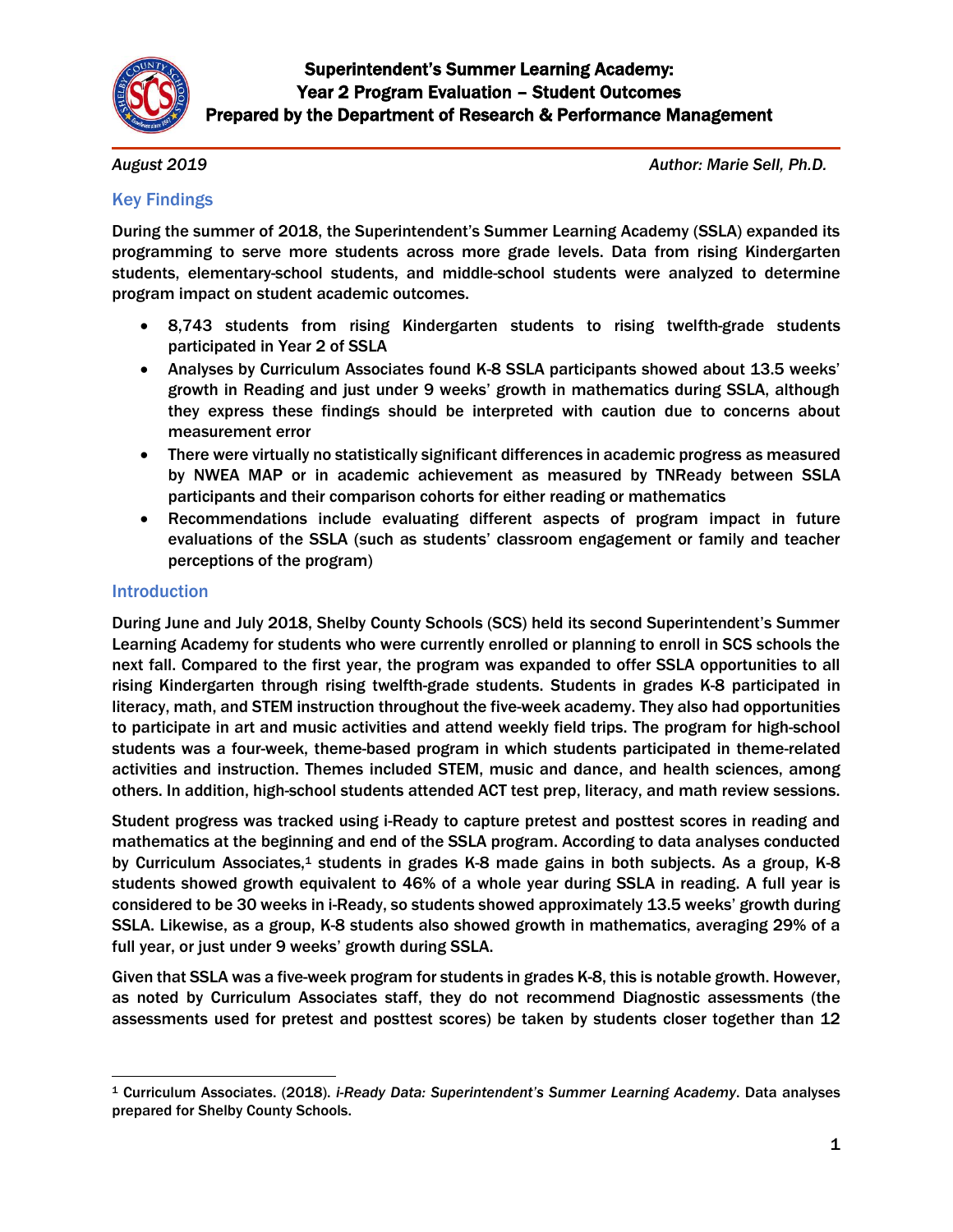

weeks apart since the outcomes are likely to be confounded by measurement error.<sup>2</sup> Therefore, despite the promising Curriculum Associates analyses, the findings must be interpreted with caution since Curriculum Associates staff express reservations about the reliability of the student data.

This report seeks to evaluate Year 2 of the SSLA using additional measures of student outcomes to gauge academic success. Student growth will be analyzed using NWEA MAP data and academic achievement will be analyzed using student TNReady scores. Further, analyses in this report will examine SSLA participant data compared to student data of matched peer cohorts. The student scores from these two assessments were gathered according to the assessment protocols for these two measures. Therefore, the data are considered to be reliable measures of student progress and student achievement. By analyzing SSLA participant scores compared to those from a matched peer cohort, the impact of covariates and other extraneous variables is mitigated.

# Program Participation

The SSLA was again held at multiple sites across the District, including elementary schools, middle schools, and high schools. In addition to the curriculum and activities described above, extended day opportunities were available for elementary-school and middle-school participants, and free meals and snacks were provided for all students. There were 8,743 students enrolled in SSLA across all grades. However, analyses in this evaluation were limited to students who 1) had an attendance rate of 85% or greater for SSLA; 2) were enrolled in SCS during the 2017-18 school year; and 3) were enrolled in SCS during the 2018-19 school year. Additionally, student assessment data were necessary for participants to be included in the analyses. After considering these criteria, 396 rising Kindergarten students, 3,678 elementary students (i.e., rising first-grade through rising sixth-grade students), and 432 middle school students (i.e., rising seventh-grade through rising ninth-grade students) were included in the program evaluation.<sup>3</sup>

This program evaluation is divided into three separate sets of analyses to examine the program impact for the three separate grade bands. For each the elementary school grade band and the middle school grade band, the SSLA participants were paired with a matched cohort of nonparticipating students to analyze program impact. Analyses of the rising Kindergarten students compared SCS pre-K students who participated in SSLA to SCS pre-K students who did not participate. More information on the participants and their comparison groups is presented in each section below.

# SSLA Analyses: Elementary School

# Description of SSLA Participants and Comparison Cohort

Propensity score analysis was used to select a matched cohort of rising first-grade through rising sixth-grade non-participating students. To be included in the matching pool, non-participating students had to have attended SCS both during 2017-18 and 2018-19. In addition, students needed to have test scores for the data being analyzed in the evaluation. The purpose of propensity score

 $\overline{a}$ <sup>2</sup> Ricci, M. (December 11, 2019). Email communication.

<sup>3</sup> Very few high-school students participated in SSLA. Only 218 students enrolled, and only 113 met all the criteria required to be included in analyses. The high-school program was different enough from the elementary-school and middle-school programs that it would require its own separate analyses to be evaluated appropriately. It was determined that with 113 students, there were not enough participants to do meaningful analyses of the high-school data. Therefore, high-school students were not included in this evaluation.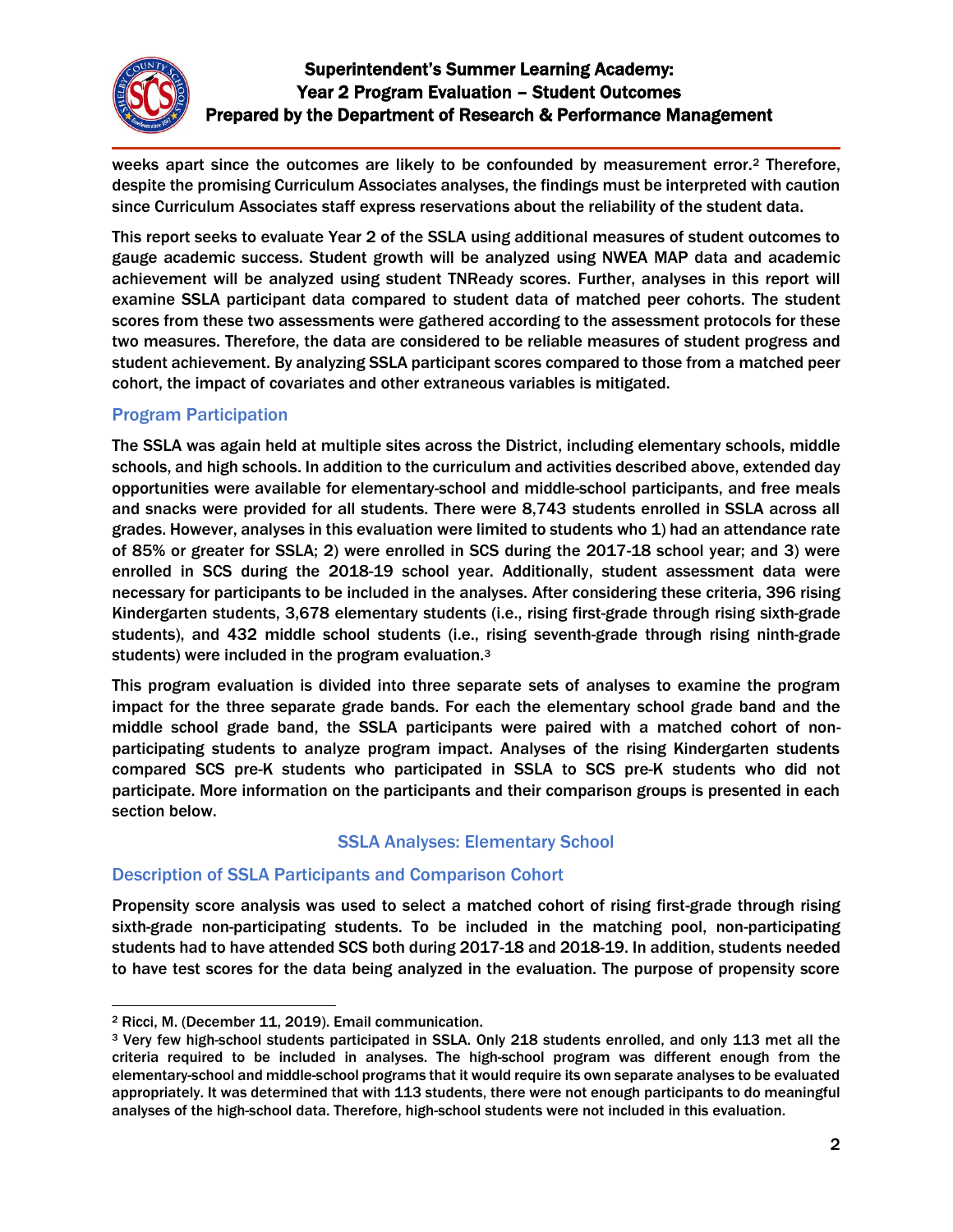

analysis is to create a matched comparison cohort that is as similar to the SSLA participants as possible on factors that could influence the outcome variables. Creating a matched sample using this method removes the need to control for covariates during the analyses.

The factors that were used for matching the groups included the following student demographic variables: student grade level, gender, race, socio-economic status (economically disadvantaged vs. not), presence of a disability, and English learner status. In addition, the groups were matched on attendance rate and mobility rate (transferring schools) for the 2017-18 school year and the spring 2018 Lexile score, NWEA MAP Reading score and NWEA MAP Mathematics score. These demographic and non-demographic variables have all been linked to academic performance.

The data for the SSLA participants and the comparison cohort are presented in the table below. The middle column displays the data for the SSLA participants and the right column contains data for the non-participating comparison cohort. As can be seen, the percentages and means are very similar for both groups for all factors. Given the virtual equivalence of the SSLA participant group and the comparison cohort on the covariates, the selected matched sample was deemed to be valid as a comparison cohort for the analyses examining the impact of participating in the elementary school SSLA.

| <b>Spring 2018 Elementary School</b><br><b>Student Demographic, Attendance, and Academic Information</b> |                                           |                                           |  |
|----------------------------------------------------------------------------------------------------------|-------------------------------------------|-------------------------------------------|--|
|                                                                                                          | <b>SSLA Participants</b><br>$(N = 3,680)$ | <b>Comparison Cohort</b><br>$(N = 3,663)$ |  |
| <b>Male</b>                                                                                              | 48.1%                                     | 48.1%                                     |  |
| Female                                                                                                   | 51.9%                                     | 51.9%                                     |  |
|                                                                                                          |                                           |                                           |  |
| African-American                                                                                         | 85.3%                                     | 85.3%                                     |  |
| <b>Hispanic</b>                                                                                          | 8.7%                                      | 8.7%                                      |  |
| White                                                                                                    | 2.9%                                      | 2.9%                                      |  |
| More than one race                                                                                       | 2.5%                                      | 2.5%                                      |  |
|                                                                                                          |                                           |                                           |  |
| $ED*$                                                                                                    | 77.0%                                     | 77.2%                                     |  |
| Non-ED                                                                                                   | 23.0%                                     | 22.8%                                     |  |
|                                                                                                          |                                           |                                           |  |
| SWD <sup>*</sup>                                                                                         | 8.6%                                      | 8.7%                                      |  |
| Non-SWD                                                                                                  | 91.4%                                     | 91.3%                                     |  |
|                                                                                                          |                                           |                                           |  |
| $EL*$                                                                                                    | 5.4%                                      | 5.4%                                      |  |
| Non-EL                                                                                                   | 94.6%                                     | 94.6%                                     |  |
|                                                                                                          |                                           |                                           |  |
| <b>Rising Grade Level</b>                                                                                |                                           |                                           |  |
| $\overline{\mathbf{1}}$                                                                                  | 18.3%                                     | 18.4%                                     |  |
| $\overline{2}$                                                                                           | 17.9%                                     | 17.8%                                     |  |
| 3                                                                                                        | 19.2%                                     | 19.2%                                     |  |
| $\overline{\mathbf{4}}$                                                                                  | 18.7%                                     | 18.6%                                     |  |
| 5                                                                                                        | 16.2%                                     | 16.3%                                     |  |
| $\overline{6}$                                                                                           | 9.7%                                      | 9.7%                                      |  |
|                                                                                                          |                                           |                                           |  |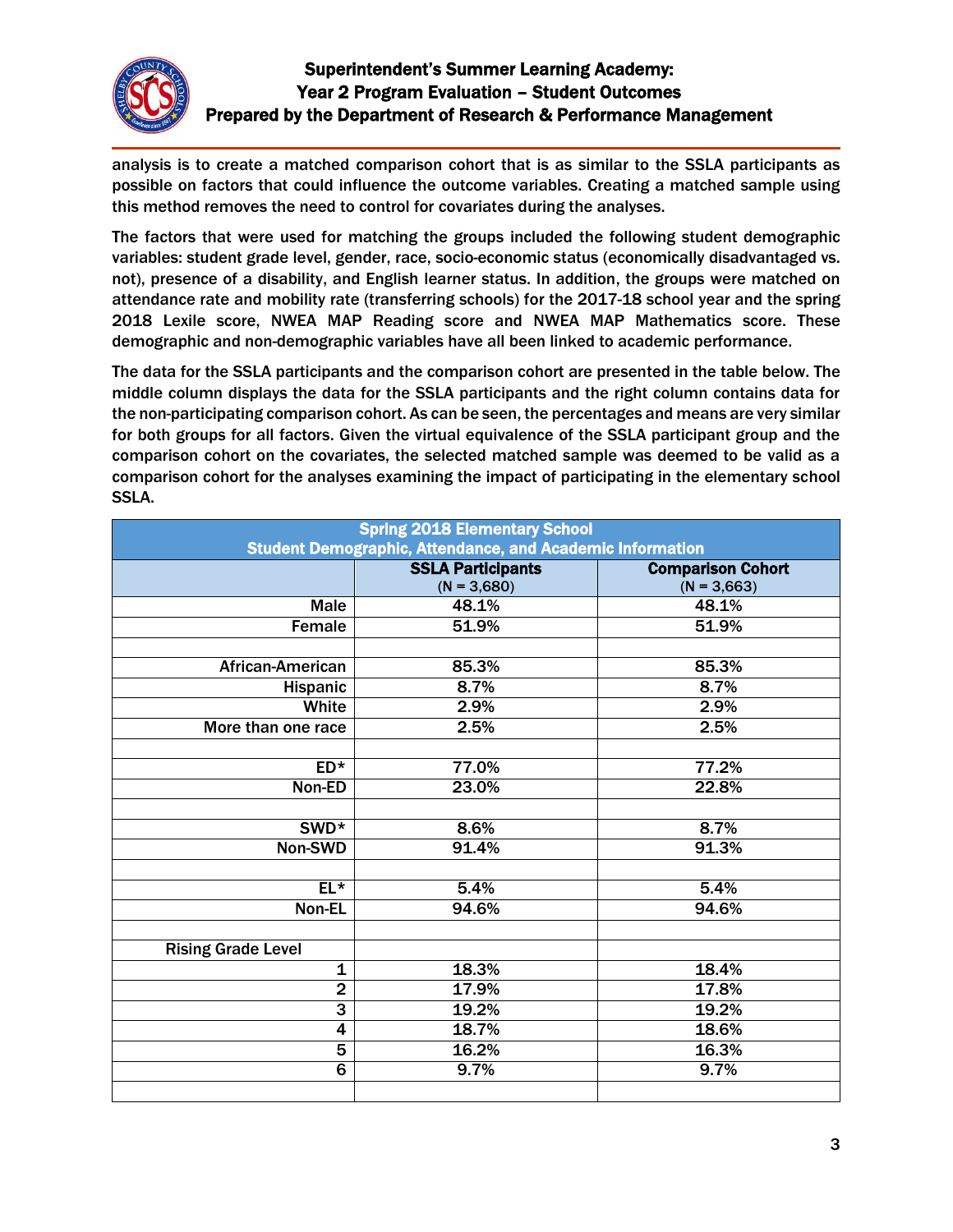

| 2017-18 Attendance Rate                | 96.9%  | 96.9%  |
|----------------------------------------|--------|--------|
|                                        |        |        |
| <b>Mobility Classification 2017-18</b> |        |        |
| <b>Stable</b>                          | 92.9%  | 92.8%  |
| <b>Mobile</b>                          | 3.4%   | 3.4%   |
| <b>Highly Mobile</b>                   | 3.7%   | 3.8%   |
|                                        |        |        |
| <b>Mean MAP Reading Scale Score</b>    | 184.84 | 184.77 |
| <b>Mean MAP Math Scale Score</b>       | 188.20 | 188.13 |
|                                        |        |        |
| <b>Mean Lexile Score</b>               | 328.17 | 326.84 |

\*ED –Economically Disadvantaged; SWD – Students with Disabilities; EL – English Learners

#### Analyzing SSLA Program Impact

Analyses conducted to examine the impact of SSLA participation during the second year of the program were similar to those used to examine the first year. Academic progress was assessed by analyzing the NWEA MAP formative assessment scale scores for students in fall and winter. Academic growth was measured by comparing the students' growth from spring 2018 to fall 2018 and from spring 2018 to winter 2018, again using NWEA MAP scores. Finally, academic achievement was analyzed by comparing the TNReady scores of the SSLA participants and the comparison cohort. The two different measures together can provide a more complete picture of the impact of attending SSLA on student outcomes. Where each measure has limitations, the features of the other can fill in the gaps. For example, NWEA MAP is an untimed, computer-adaptive assessment allowing students to use the time needed to complete the assessment. This approach gives students the opportunity to think and process their responses more fully as they move through the assessment. By contrast, TNReady is a timed assessment requiring students to answer a specified number of questions in a limited amount of time. This kind of assessment taps into different aspects of students' processing and knowledge. By examining scores from both assessments, it is possible to analyze the many different ways SSLA participation might have on student outcomes.

#### Analyses of Academic Progress

Two sets of t-tests were conducted comparing NWEA MAP reading and mathematics scores of the SSLA participants to their non-participating peers. The first set analyzed the NWEA MAP scores from the fall assessment window to determine whether there was any immediate impact of participating in the SSLA and the skills measured by NWEA MAP. The SSLA program ended in mid-July and the fall assessment window began in late August and continued through mid-September. Students would have had a six-week to eight-week break from the end of SSLA until the fall assessment window. Analyses revealed that there were no statistically significant<sup>4</sup> differences between the NWEA MAP scores of the SSLA participants and the comparison cohort for either reading  $(t_{(7,341)} = -.52; p = .60)$ or mathematics  $(t_{(7,341)} = .34; p = .74)$ .

The second set of t-tests analyzed student NWEA MAP data from the winter assessment window. These analyses were conducted to determine whether participation in SSLA may have served as an academic "booster" that enhanced the instruction and learning that occurred during the first

 $\overline{a}$ <sup>4</sup> The criterion for statistical significance in this evaluation is .05. A *p*-value greater than this number indicates the finding was not statistically significant.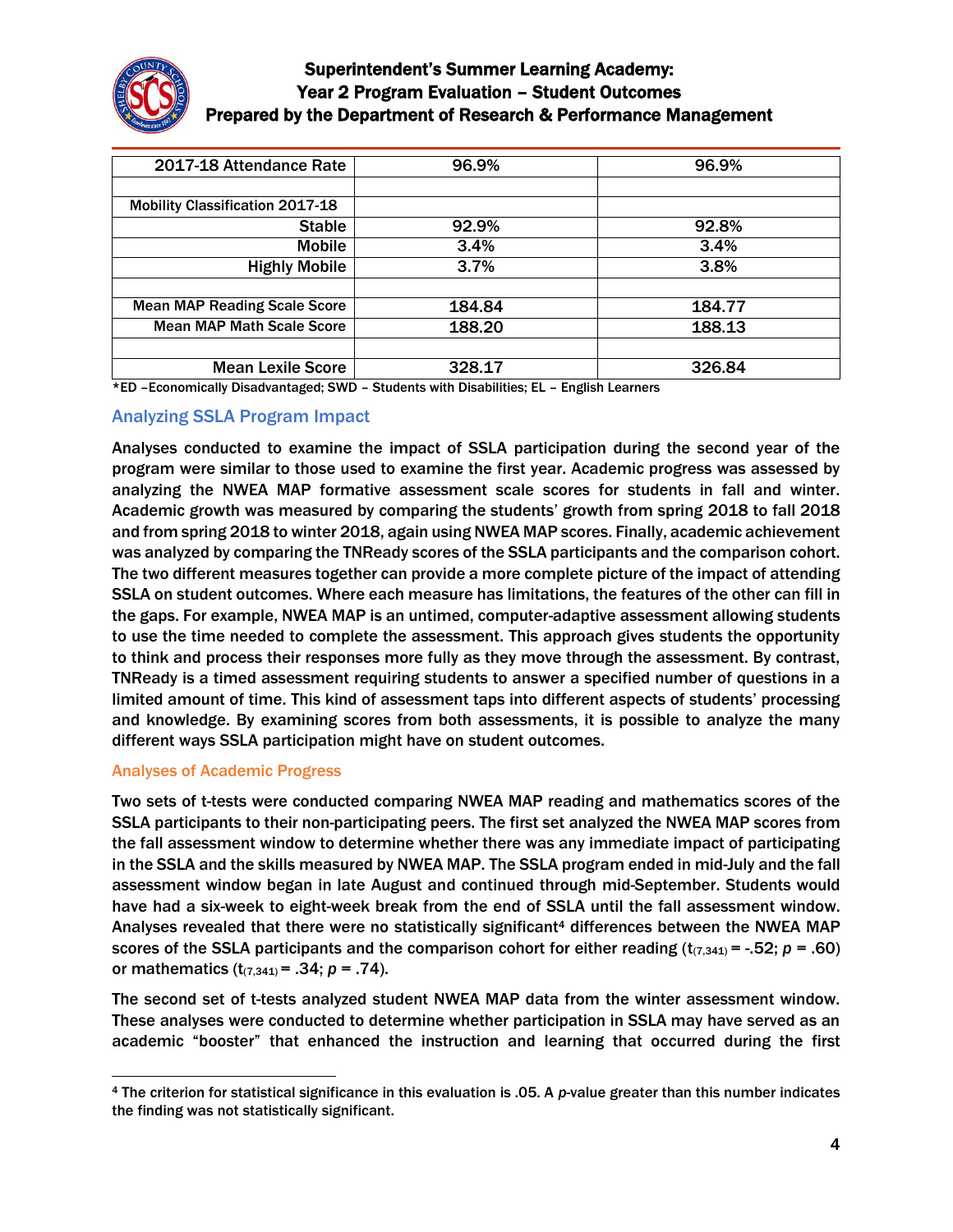

semester of the school year. Again, analyses revealed there were no statistically significant differences between the scores of the SSLA participants and the comparison cohort for either reading  $(t_{(7,156)} = -.40; p = .69)$  or mathematics  $(t_{(7,158)} = -.03; p = .98)$ .

#### Analyses of Academic Growth

The second set of analyses used NWEA MAP scores to assess student growth in reading and mathematics over three different time periods: spring to fall, spring to winter, and fall to winter. Spring to fall comparisons captured the immediate impact of attending the SSLA on changes in reading and mathematics scores. Fall to winter comparisons analyzed whether SSLA participation boosted classroom instruction over the first semester. Finally, fall to winter comparisons examined whether SSLA participants were better able than non-participants to learn skills taught in reading and mathematics during the first semester of school. Chi-square analyses were conducted to determine whether there were differences between the SSLA participants and the comparison cohort in the percentage of students whose scores increased, remained the same, or decreased over the two time periods.

It should be noted that factors other than SSLA participation can also influence students' academic growth. Yet controlling for covariates such as the summer activities students engaged in other than SSLA, student attendance rate during fall semester, or instructional quality are beyond the scope of the analyses in this evaluation. The assumption can be made, however, that these covariates would affect both the SSLA participants and the comparison cohort and not disproportionately impact one group of students over the other.

Comparisons for the different time periods are presented in the tables below. The first table presents spring to fall data. As can be seen the percentage of students whose scores increased, did not change, and decreased are very similar for both the SSLA participants and the comparison cohort in both reading and mathematics.

| Elementary Student NWEA MAP Score Change from Spring 2018 to Fall 2018 |                          |                          |  |
|------------------------------------------------------------------------|--------------------------|--------------------------|--|
|                                                                        | <b>SSLA Participants</b> | <b>Comparison Cohort</b> |  |
| <b>Reading</b>                                                         |                          |                          |  |
| <b>Increase</b>                                                        | 45.7%                    | 47.2%                    |  |
| $\overline{No}$ Change                                                 | 4.6%                     | 4.4%                     |  |
| <b>Decrease</b>                                                        | 49.7%                    | 48.3%                    |  |
| <b>Mathematics</b>                                                     |                          |                          |  |
| Increase                                                               | 46.7%                    | 45.8%                    |  |
| No Change                                                              | 5.0%                     | 5.3%                     |  |
| <b>Decrease</b>                                                        | 48.3%                    | 48.8%                    |  |

The next table presents changes in scores from fall to winter. More students' scores increased over this time period compared to the data presented in the previous table; however, again there were virtually no differences between the SSLA participant group and the non-participating comparison cohort.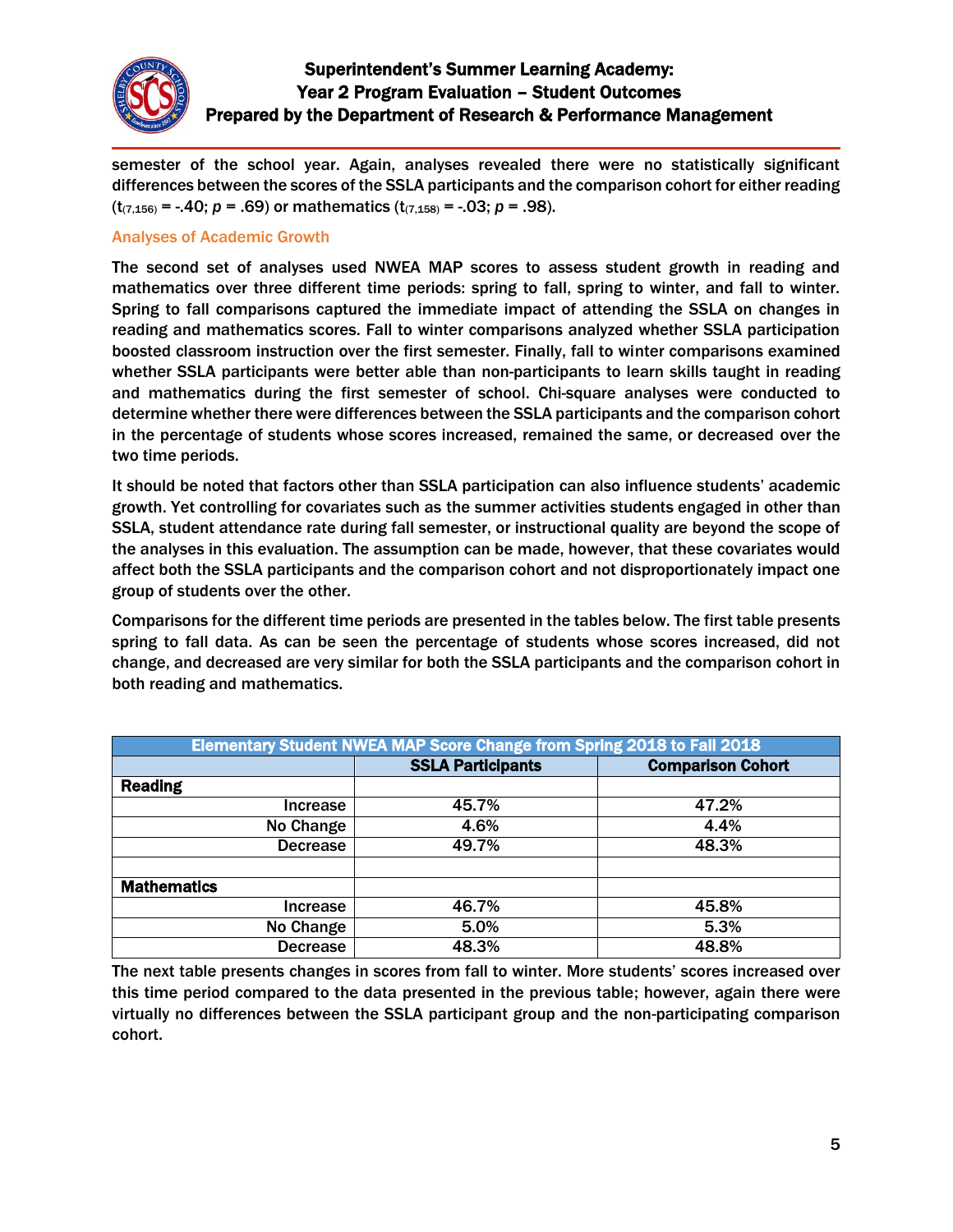

| Elementary Student NWEA MAP Score Change from Spring 2018 to Winter 2018 |                          |                          |  |
|--------------------------------------------------------------------------|--------------------------|--------------------------|--|
|                                                                          | <b>SSLA Participants</b> | <b>Comparison Cohort</b> |  |
| <b>Reading</b>                                                           |                          |                          |  |
| Increase                                                                 | 65.7%                    | 67.2%                    |  |
| No Change                                                                | 3.4%                     | 3.7%                     |  |
| <b>Decrease</b>                                                          | 30.9%                    | 29.1%                    |  |
|                                                                          |                          |                          |  |
| <b>Mathematics</b>                                                       |                          |                          |  |
| Increase                                                                 | 71.4%                    | 70.7%                    |  |
| No Change                                                                | 3.1%                     | 3.6%                     |  |
| <b>Decrease</b>                                                          | 25.5%                    | 25.7%                    |  |

The data in the final table show score changes from fall to winter. These data represent changes that occur due to classroom instruction during the first semester of the school year. The majority of students scores increased in both reading and mathematics. Again, the percentages for the SSLA participants and the comparison cohort were very similar.

| <b>Elementary Student NWEA MAP Score Change from Fall 2018 to Winter 2018</b> |                          |                          |  |
|-------------------------------------------------------------------------------|--------------------------|--------------------------|--|
|                                                                               | <b>SSLA Participants</b> | <b>Comparison Cohort</b> |  |
| <b>Reading</b>                                                                |                          |                          |  |
| <b>Increase</b>                                                               | 72.5%                    | 72.9%                    |  |
| No Change                                                                     | 4.2%                     | 3.8%                     |  |
| <b>Decrease</b>                                                               | 23.3%                    | 23.3%                    |  |
|                                                                               |                          |                          |  |
| <b>Mathematics</b>                                                            |                          |                          |  |
| <b>Increase</b>                                                               | 78.9%                    | 79.7%                    |  |
| No Change                                                                     | 4.7%                     | 4.2%                     |  |
| <b>Decrease</b>                                                               | 16.4%                    | 16.0%                    |  |

Chi-square analyses were used to determine whether any of the slight differences in percentage points between the SSLA participants and their non-participating peers in the above tables reached the level of statistical significance. Results revealed that none did. The table below presents the chisquare values and *p*-values for each statistical test. All *p*-values are greater than .05.

| <b>Elementary Student Academic Growth: Tests of Statistical Significance</b> |                   |                           |         |
|------------------------------------------------------------------------------|-------------------|---------------------------|---------|
| <b>Time Frame</b>                                                            | <b>Chi Square</b> | <b>Degrees of Freedom</b> | p-value |
| <b>Spring 2018 to Fall 2018</b>                                              |                   |                           |         |
| Reading                                                                      | 1.65              | $\overline{2}$            | .44     |
| <b>Mathematics</b>                                                           | .84               | $\mathbf{2}$              | .84     |
|                                                                              |                   |                           |         |
| Spring 2018 to Winter 2018                                                   |                   |                           |         |
| Reading                                                                      | 2.73              | $\mathbf{2}$              | .26     |
| <b>Mathematics</b>                                                           | 1.71              | $\mathbf{2}$              | .43     |
|                                                                              |                   |                           |         |
| Fall 2018 to Winter 2018                                                     |                   |                           |         |
| Reading                                                                      | .59               | $\mathbf{p}$              | .75     |
| <b>Mathematics</b>                                                           | 1.23              | $\mathbf 2$               | .54     |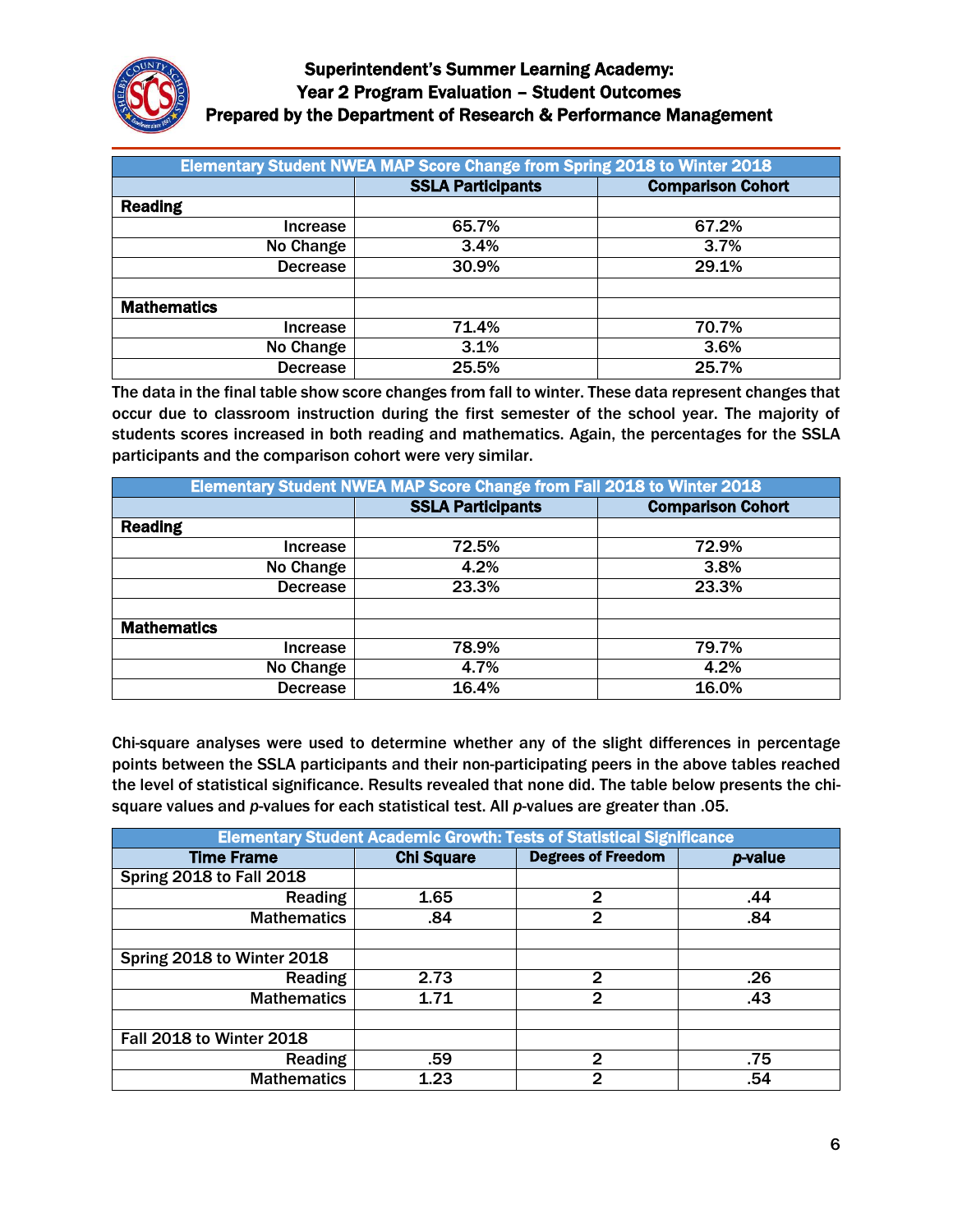

#### Analyses of Academic Achievement

Students' academic achievement was examined by analyzing TNReady scores from spring 2019, which was administered a year after students attended the Superintendent's Summer Learning Academy. For elementary school students, this analysis was limited to students who were in grades 3-5 in the 2017-18 school year. Students younger than this do not participate in TNReady testing. There were reading test data for 1,606 students in the SSLA cohort and 1,590 students in the comparison cohort, and mathematics test data for 1,606 SSLA participants and 1,592 nonparticipating peers.

The graphs below show the for proficiency categories for TNReady Reading and TNReady Mathematics. The percentage of students in each category was virtually identical for the SSLA participants and the comparison cohort in both subjects. Chi-square analyses revealed that the slight differences in percentages between the SSLA participants and the comparison cohort were not statistically significant for either subject (reading: *X*<sup>2</sup>(3) = 6.81; p = .08; mathematics: *X*<sup>2</sup>(3) = 1.70; p  $= .64$ ).



A second analysis of student achievement data compared the mean scale scores for SSLA students and their non-participating peers in reading and mathematics. Analyses revealed there were no statistically significant differences for either reading  $(t_{(3,195)} = 1.69; p = .09)$  or mathematics  $(t_{(3,196)} =$ 1.51;  $p = .13$ ).

## SSLA Analyses: Middle School

## Description of SSLA Participants and Comparison Cohort

Four hundred thirty-two (432) middle school students attended SSLA and met the criteria to be included in the analyses of program impact. That is, they had attended SSLA at least 85% of the time, were enrolled in the District for both the 2017-18 and the 2018-19 school years, and had test score data for the analyses performed for this evaluation. The same process of propensity score analysis was used to select the comparison cohort for the middle school SSLA participants. The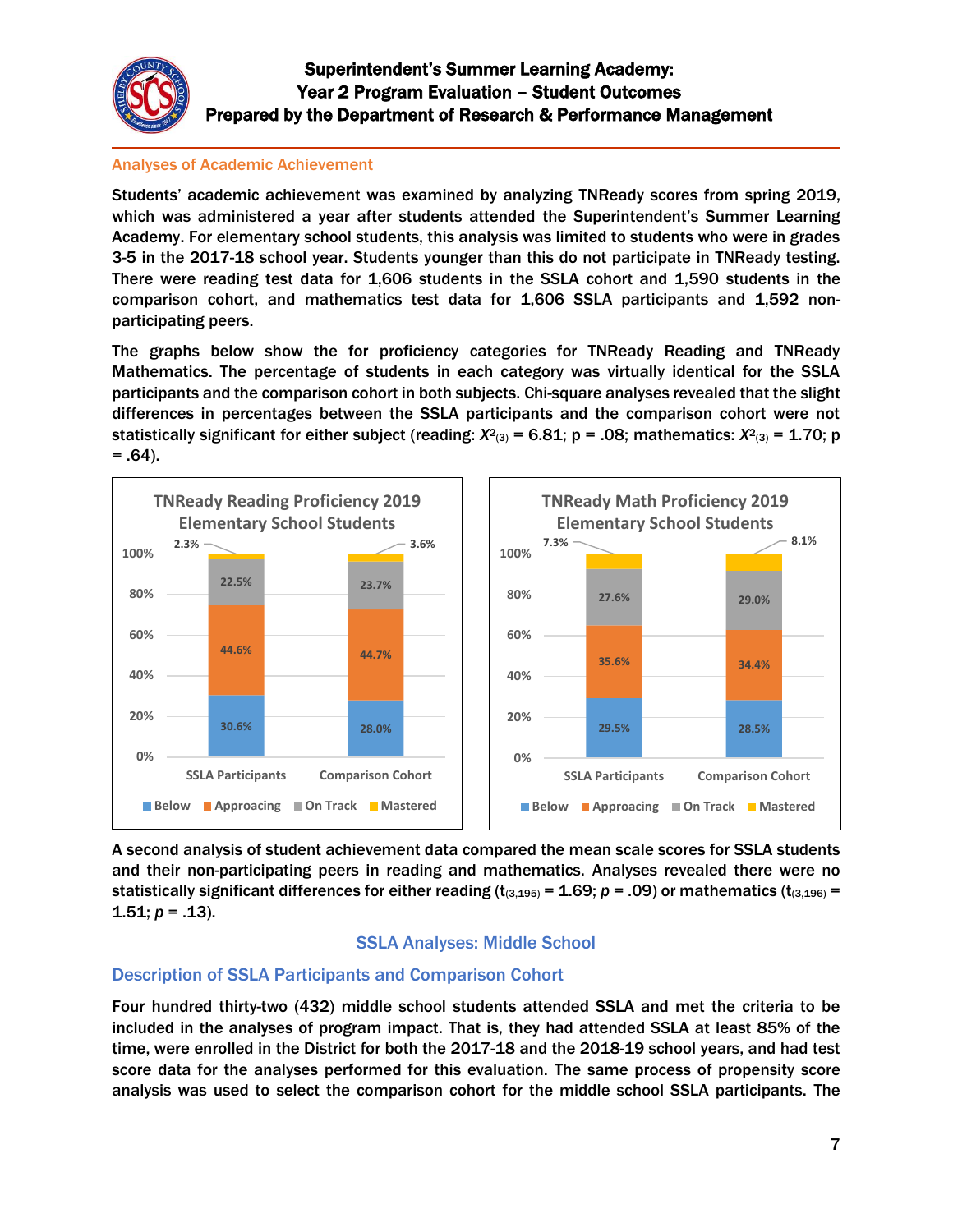

resulting comparison cohort had 432 members. Students in the matched sample selection pool also were enrolled in SCS schools for both the 2017-18 and 2018-19 school years, and had test scores used in the analyses.

The same demographic factors, non-academic variables (attendance rate and mobility), and academic variables (NWEA MAP reading and mathematics scores, Lexile score) were used to select the middle school comparison cohort as were used in the propensity score analysis for elementary school students. The table below contains the data for the SSLA participants and the selected matched sample on the covariates used in the propensity score analysis. Given the two groups are virtually identical, the selected matched sample was deemed to be a valid comparison cohort for the SSLA participants.

| <b>Spring 2018 Middle School</b>                                 |                          |                          |  |
|------------------------------------------------------------------|--------------------------|--------------------------|--|
| <b>Student Demographic, Attendance, and Academic Information</b> |                          |                          |  |
|                                                                  | <b>SSLA Participants</b> | <b>Comparison Cohort</b> |  |
|                                                                  | $(N = 432)$              | $(N = 432)$              |  |
| <b>Male</b>                                                      | 48.4%                    | 48.5%                    |  |
| Female                                                           | 51.6%                    | 51.5%                    |  |
|                                                                  |                          |                          |  |
| African-American                                                 | 91.4%                    | 91.4%                    |  |
| Hispanic                                                         | 2.5%                     | 2.5%                     |  |
| White                                                            | 1.9%                     | 1.9%                     |  |
| More than one race                                               | 3.2%                     | 3.2%                     |  |
|                                                                  |                          |                          |  |
| $ED*$                                                            | 68.3%                    | 68.4%                    |  |
| Non-ED                                                           | 31.7%                    | 31.6%                    |  |
|                                                                  |                          |                          |  |
| SWD <sup>*</sup>                                                 | 12.5%                    | 12.5%                    |  |
| Non-SWD                                                          | 87.5%                    | 87.5%                    |  |
|                                                                  |                          |                          |  |
| $EL*$                                                            | 0.7%                     | 0.7%                     |  |
| Non-EL                                                           | 99.3%                    | 99.3%                    |  |
|                                                                  |                          |                          |  |
| <b>Rising Grade Level</b>                                        |                          |                          |  |
| 7                                                                | 58.3%                    | 58.3%                    |  |
| $\overline{8}$                                                   | 36.3%                    | 36.3%                    |  |
| $\overline{9}$                                                   | 5.3%                     | 5.3%                     |  |
|                                                                  |                          |                          |  |
| 2017-18 Attendance Rate                                          | 97.7%                    | 97.7%                    |  |
|                                                                  |                          |                          |  |
| <b>Mobility Classification 2017-18</b>                           |                          |                          |  |
| <b>Stable</b>                                                    | 93.5%                    | 93.5%                    |  |
| <b>Mobile</b>                                                    | 3.7%                     | 3.7%                     |  |
| <b>Highly Mobile</b>                                             | 2.8%                     | 2.8%                     |  |
|                                                                  |                          |                          |  |
| <b>Mean MAP Reading Scale Score</b>                              | 211.61                   | 211.55                   |  |
| <b>Mean MAP Math Scale Score</b>                                 | 216.44                   | 216.41                   |  |
|                                                                  |                          |                          |  |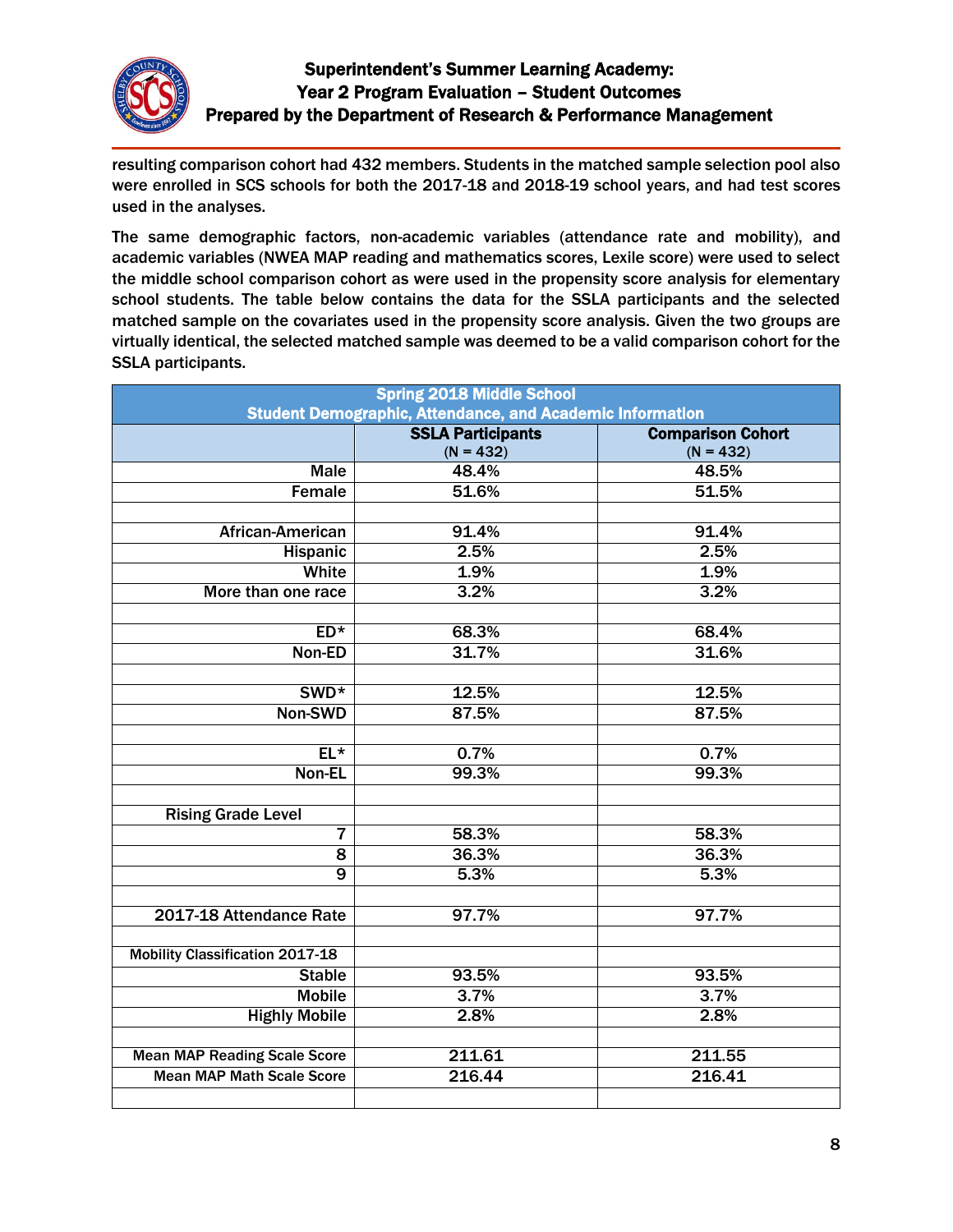

| Mean Lexile Score                                                                         | 810.04 | 808.92 |
|-------------------------------------------------------------------------------------------|--------|--------|
| *ED - Economically Disadvantaged; SWD - Students with Disabilities; EL - English Learners |        |        |

## Analyzing SSLA Program Impact

The same sets of analyses that were used to analyze the impact of SSLA participation for elementaryschool students were used at the middle-school level. Analyses of academic progress compared the NWEA MAP scores in reading and mathematics of the SSLA participants to the scores of the nonparticipating matched cohort in fall and winter. Analyses of academic growth compared changes in NWEA MAP scores for the two groups over time. TN Ready scores were analyzed to gauge academic achievement of the two groups at the end of the school year.

#### Analyses of Academic Progress

The first set of t-tests conducted examined the fall NWEA MAP scores for the SSLA participants and the non-participating comparison cohort. Analyses revealed there were no statistically significant differences between the scores of SSLA participants and their non-participation peers for either reading ( $t_{(862)} = -.19$ ; *p* = .85) or mathematics ( $t_{(862)} = .32$ ; *p* = .75).

The analyses of the winter NWEA MAP assessment also did not reveal statistically significant differences in the scores of SSLA participants and the comparison cohort in either subject (reading:  $t_{(807)}$  = .48;  $p$  = .63; mathematics:  $t_{(797)}$  = -021;  $p$  = .98). Thus, as with the elementary-school students, there was no immediate or mid-year benefits apparent for middle-school SSLA participants as measured by the NWEA MAP formative assessment.

#### Analyses of Academic Growth

The analyses of academic growth examined NWEA MAP changes in students' scores in reading and mathematics over three time periods: spring to fall, spring to winter, and fall to winter. Again, as with the elementary school students, the assumption is made that any covariates not analyzed would have impacted both the SSLA participant group and the matched comparison cohort. The spring to fall growth data, presented in the table below, revealed similar growth patterns for SSLA participants and the comparison cohort in reading. In mathematics, a slightly higher rate of SSLA students showed increases in their scores compared to the non-participating peer cohort (54.9% compared to 51.5%, respectively), although this difference was not statistically significant. (Chi-square tests of significance are presented below.)

| Middle Student NWEA MAP Score Change from Spring 2018 to Fall 2018 |                          |                          |  |
|--------------------------------------------------------------------|--------------------------|--------------------------|--|
|                                                                    | <b>SSLA Participants</b> | <b>Comparison Cohort</b> |  |
| <b>Reading</b>                                                     |                          |                          |  |
| Increase                                                           | 51.4%                    | 50.0%                    |  |
| No Change                                                          | 5.1%                     | 4.9%                     |  |
| <b>Decrease</b>                                                    | 43.5%                    | 45.1%                    |  |
|                                                                    |                          |                          |  |
| <b>Mathematics</b>                                                 |                          |                          |  |
| Increase                                                           | 54.9%                    | 51.5%                    |  |
| No Change                                                          | 4.4%                     | 5.8%                     |  |
| <b>Decrease</b>                                                    | 40.7%                    | 42.7%                    |  |

The second table presents changes in scores from spring to winter. The growth patterns for SSLA participants and the comparison cohort both show a higher percentage of students increasing their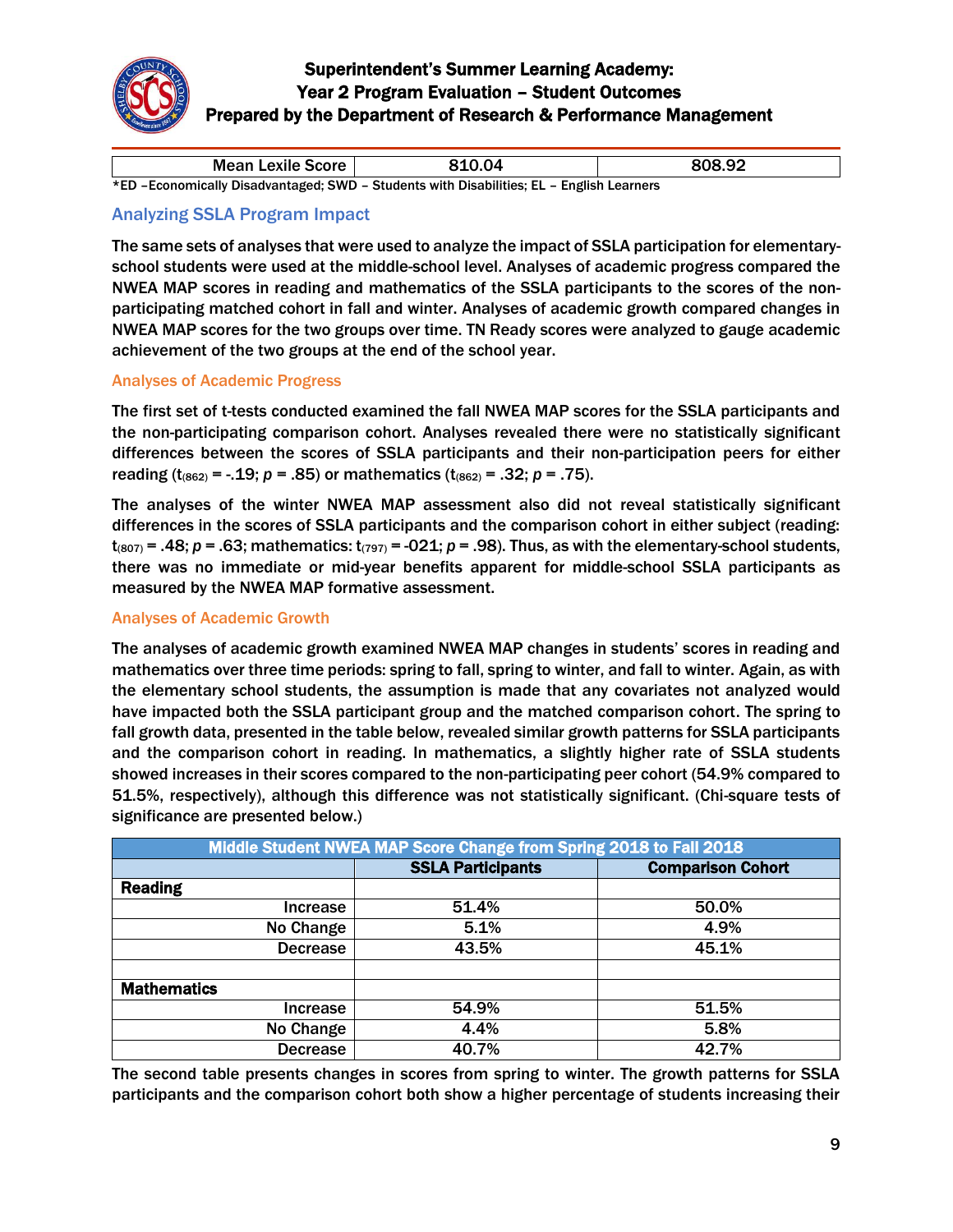

reading and mathematics scores compared to the data from spring to fall presented in the previous table. However, there were only minimal differences between SSLA participants and the nonparticipating peer cohort for both subjects.

| Middle Student NWEA MAP Score Change from Spring 2018 to Winter 2018 |                          |                          |  |
|----------------------------------------------------------------------|--------------------------|--------------------------|--|
|                                                                      | <b>SSLA Participants</b> | <b>Comparison Cohort</b> |  |
| <b>Reading</b>                                                       |                          |                          |  |
| Increase                                                             | 58.5%                    | 56.3%                    |  |
| No Change                                                            | 4.9%                     | 4.4%                     |  |
| <b>Decrease</b>                                                      | 36.5%                    | 39.3%                    |  |
|                                                                      |                          |                          |  |
| <b>Mathematics</b>                                                   |                          |                          |  |
| Increase                                                             | 66.8%                    | 65.2%                    |  |
| No Change                                                            | 3.3%                     | 4.7%                     |  |
| <b>Decrease</b>                                                      | 29.9%                    | 30.1%                    |  |

The final table presents changes in scores from fall to winter, representing changes due to classroom instruction during the first semester of the school year. In reading, there is a notable difference in the percentage of students whose scores increased and decreased between the SSLA participants and the comparison cohort. More SSLA participants had reading scores increase and fewer had reading scores decrease compared to their non-participating peers, although this difference was not statistically significant. (Chi-square tests of significance are presented below.) For mathematics, the percentages of students in each category were quite similar for both groups.

| Middle Student NWEA MAP Score Change from Fall 2018 to Winter 2018 |                          |                          |  |
|--------------------------------------------------------------------|--------------------------|--------------------------|--|
|                                                                    | <b>SSLA Participants</b> | <b>Comparison Cohort</b> |  |
| <b>Reading</b>                                                     |                          |                          |  |
| Increase                                                           | 61.0%                    | 54.3%                    |  |
| No Change                                                          | 5.2%                     | 6.2%                     |  |
| <b>Decrease</b>                                                    | 33.8%                    | 39.5%                    |  |
|                                                                    |                          |                          |  |
| <b>Mathematics</b>                                                 |                          |                          |  |
|                                                                    |                          |                          |  |
| Increase                                                           | 61.4%                    | 63.5%                    |  |
| No Change                                                          | 4.8%                     | 5.2%                     |  |
| <b>Decrease</b>                                                    | 33.8%                    | 31.4%                    |  |

The table below contains the details for the chi-square analyses associated with the data presented above. As the *p*-values indicate, none of the differences between the SSLA participants and the nonparticipating comparison cohort reached the level of statistical significance.

| Middle Student Academic Growth: Tests of Statistical Significance |                   |                           |                 |
|-------------------------------------------------------------------|-------------------|---------------------------|-----------------|
| <b>Time Frame</b>                                                 | <b>Chi Square</b> | <b>Degrees of Freedom</b> | <i>p</i> -value |
| <b>Spring 2018 to Fall 2018</b>                                   |                   |                           |                 |
| <b>Reading</b>                                                    | .23               | 2                         | .89             |
| <b>Mathematics</b>                                                | 1.49              | 2                         | .48             |
|                                                                   |                   |                           |                 |
| Spring 2018 to Winter 2018                                        |                   |                           |                 |
| Reading                                                           | .67               | 2                         | .71             |
| <b>Mathematics</b>                                                | 1.04              | 2                         | .59             |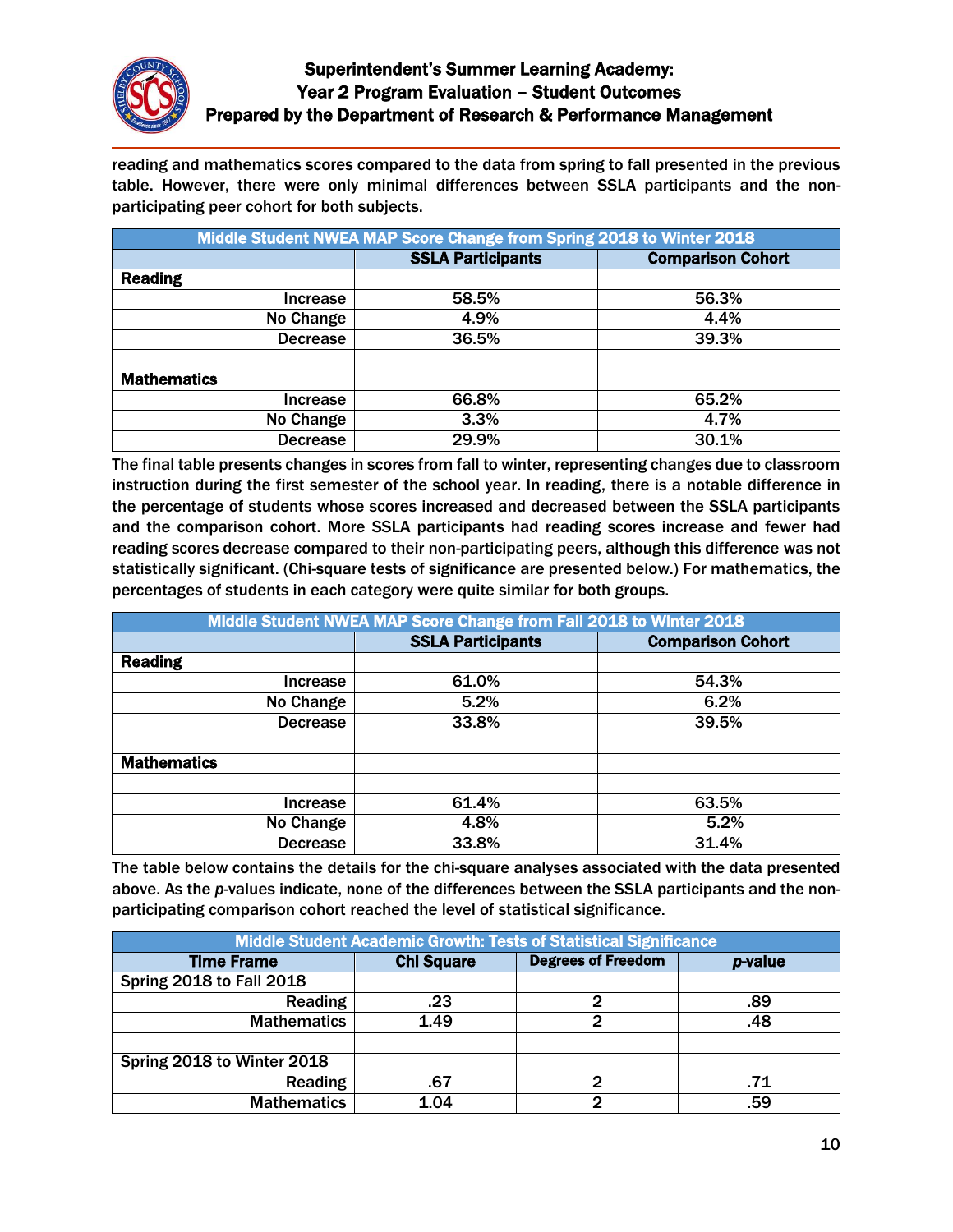

| Fall 2018 to Winter 2018 |      |     |
|--------------------------|------|-----|
| Reading                  | 3.69 | .16 |
| <b>Mathematics</b>       | 54   |     |

Analyses of Academic Achievement

TNReady test scores from spring 2019 were used to analyze whether there were differences on academic achievement between the middle school SSLA participants and the comparison cohort. In reading, scores were available for 399 SSLA participants and 398 students in the comparison cohort. In mathematics, there were scores for 390 SSLA participants and 379 non-participating peers.

The graphs below show the for proficiency categories for TNReady Reading and TNReady Mathematics. The percentage of students in each category was virtually identical for the SSLA participants and the comparison cohort in both subjects. Chi-square analyses revealed that the slight differences in percentages between the SSLA participants and the comparison cohort were not statistically significant for either subject (reading: *Χ*2(3) = 1.44; p = .70; mathematics: *Χ*2(3) = .90; p = .82).



A second analysis of student achievement data compared the mean scale scores for SSLA students and their non-participating peers in reading and mathematics. Analyses revealed there were no statistically significant differences for either reading  $(t_{(794)} = -.51; p = .61)$  or mathematics  $(t_{(768)} = -$ .17; *p* = .86).

## SSLA Analyses: Rising Kindergarten

## Description of SSLA Participants and Comparison Cohort

The final section of this program evaluation presents analyses for the rising Kindergarten students. Students whose data are analyzed in this section were enrolled in the SCS pre-K program during the 2017-18 school year and entered SCS Kindergarten in fall of 2018. Since many of the factors that affect kindergarten readiness are not measured while students are in pre-K, it is not possible to create a matched cohort for comparison that is similar to the comparison cohorts used in the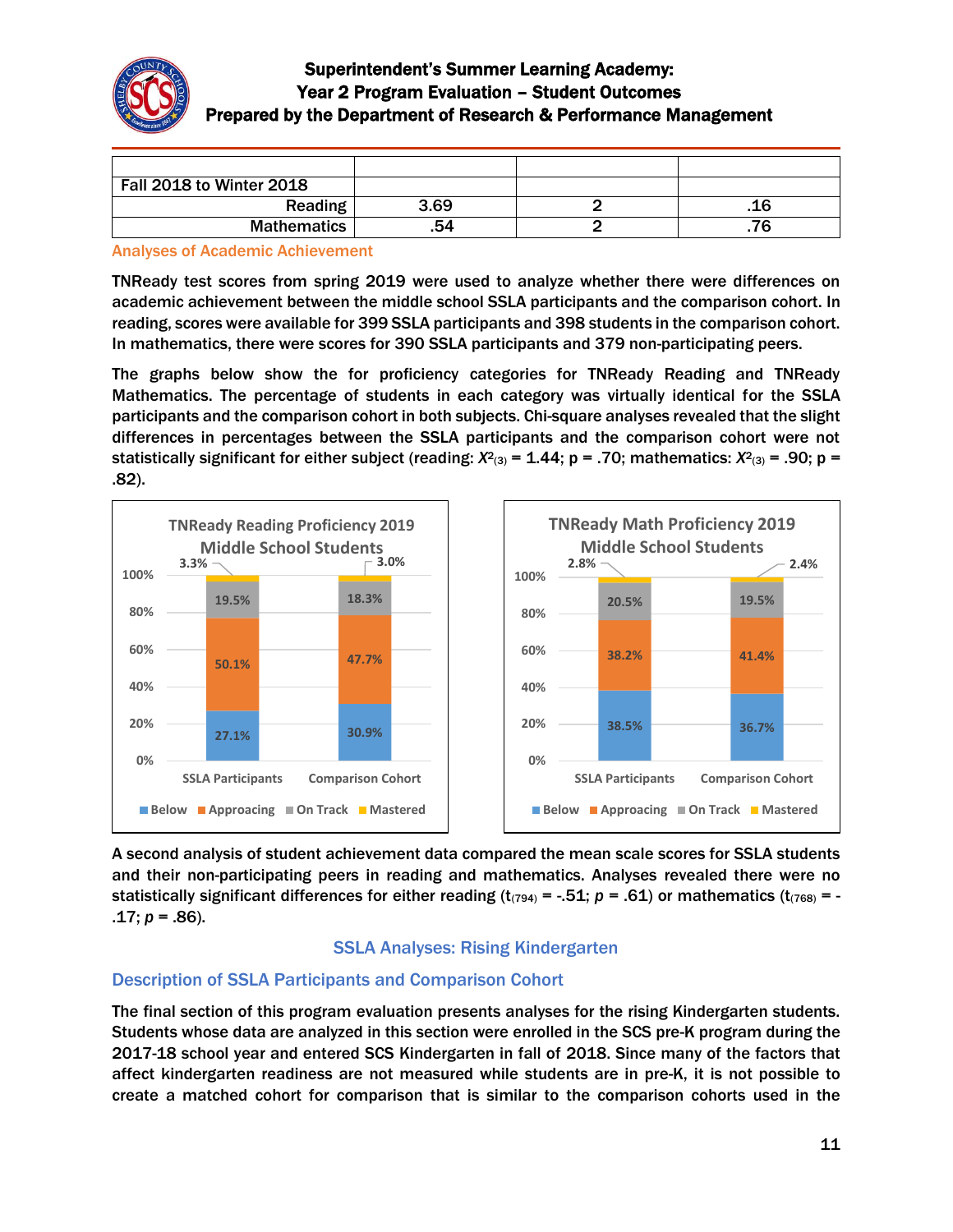

elementary-school and middle-school analyses due to lack of relevant data. For example, since English Learner services are not provided to pre-K students in Tennessee, there are no formal data on whether or not students enrolled in SCS pre-K are English Learners. However, a student's EL status does impact kindergarten readiness. Given this challenge, analyses for rising Kindergartners compared SCS students who attended pre-K and SSLA to SCS students who attended pre-K only as it was determined this was the best way to control for some of the experiences students had prior to Kindergarten entry that can affect kindergarten readiness.

Students who were in the SCS pre-K program and attended the SSLA rising Kindergarten program at least 85% of the time were compared to students who were enrolled in the SCS pre-K program but did not participate in the SSLA rising Kindergarten program.<sup>5</sup> This comparison cohort is different than the matched comparison cohorts identified for the elementary-school and middle-school students in the analyses above. For rising Kindergarteners, the only distinction between the SSLA participants and the comparison group was participating in the summer academy, and the only similarity was that students in both groups had participated in SCS pre-K as four-year-olds.

# Analyzing SSLA Program Impact

To examine the impact of participating in SSLA, students' scores on the NWEA MAP formative assessment from three different time periods in Kindergarten were analyzed using a series of univariate ANCOVA analyses. Analyses of the fall 2018 assessment scores provided a look at the immediate impact of program participation. Analyses of winter 2018 and spring 2019 scores provided information on the longer-term impact of participating in the SSLA coupled with instruction throughout the Kindergarten year. Students' pre-K *Istation Reading* scores from spring 2018 served as the covariate in all analyses in an attempt to control for differences in individual skill levels across the two groups that might influence outcomes. (Although there is no pre-K math score to serve as a direct covariate for the NWEA MAP mathematics analyses, the development of reading and mathematics skills in early education is highly correlated making *Istation Reading* scores an appropriate covariate for analyses of NWEA MAP mathematics scores.)

The table below shows the results of the series of univariate ANCOVA analyses. No statistically significant differences were revealed between the scores for the SSLA participants and the scores for the other rising Kindergarteners except for NWEA MAP reading in spring 2019. For this assessment, SSLA participants outperformed the comparison group by almost 2 RIT score (scale score) points (SSLA participants mean score = 160.0; comparison group mean score = 158.2). Since the pre-K *Istation Reading* score from the previous spring served as a covariate for this analysis, this finding is promising. It appears that although there are no immediate academic benefits for having participated in SSLA the summer before entering Kindergarten, SSLA participation plus the instruction of the Kindergarten year gives students a boost in the reading formative assessment at the end of the year. As always, however, with large differences in sample sizes, the findings must be interpreted with caution.

 $\overline{a}$ <sup>5</sup> Two hundred seven (207) students who were enrolled in the rising Kindergarten SSLA program but did not attend at least 85% of the time were removed from all analyses.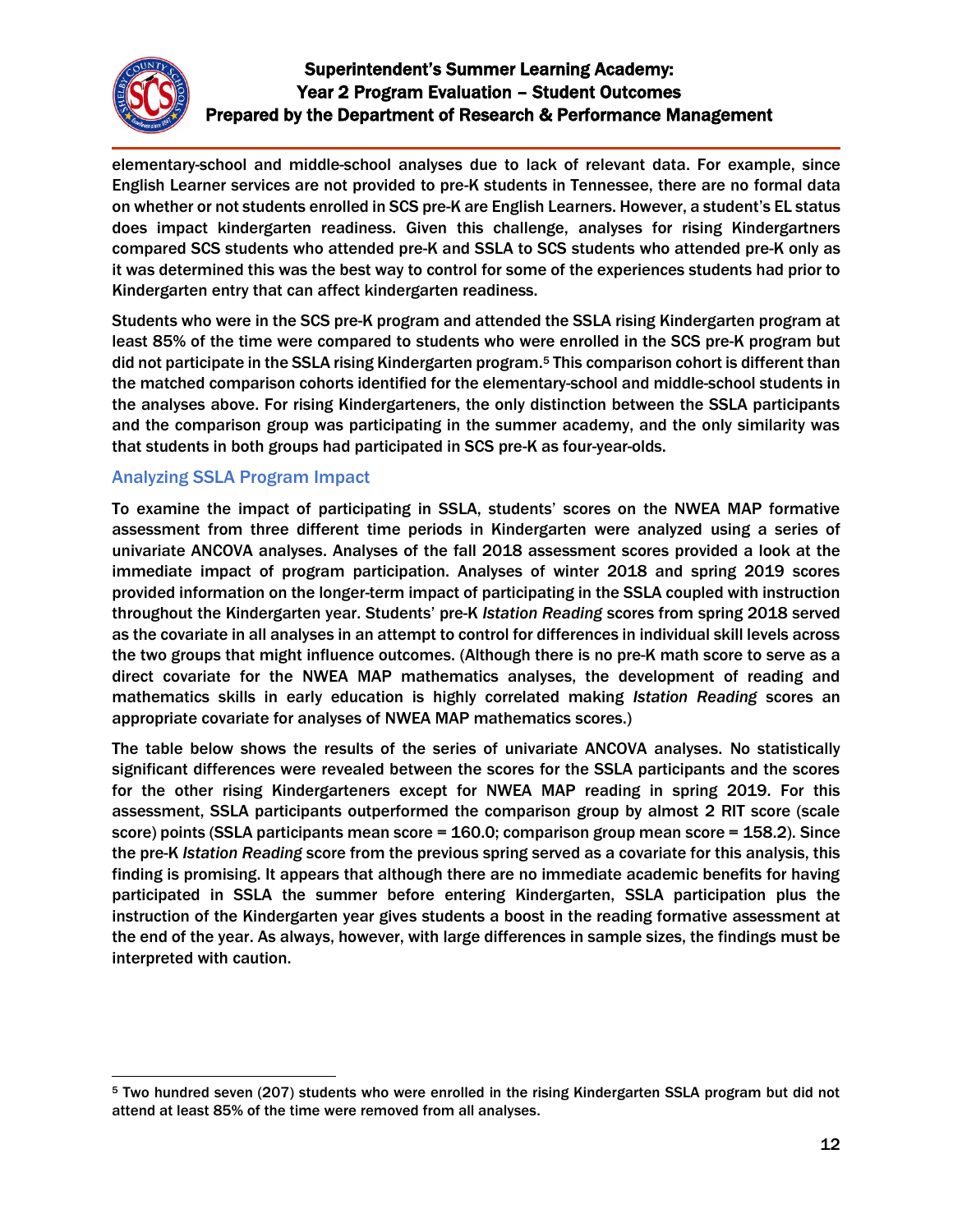

| <b>Analysis of Covariance Results for Rising Kindergarten Students</b> |                                             |                                             |                |                       |            |  |  |
|------------------------------------------------------------------------|---------------------------------------------|---------------------------------------------|----------------|-----------------------|------------|--|--|
| <b>NWEA MAP</b><br><b>Assessment</b>                                   | N for<br><b>SSLA</b><br><b>Participants</b> | N for<br><b>Comparison</b><br><b>Cohort</b> | <b>F-value</b> | Degrees of<br>Freedom | $p$ -value |  |  |
| Reading Fall 2018                                                      | 367                                         | 2,418                                       | .93            |                       | .34        |  |  |
| Math Fall 2018                                                         | 370                                         | 2,401                                       | .40            |                       | .53        |  |  |
| Reading Winter 2018                                                    | 379                                         | 2,442                                       | 1.28           |                       | .26        |  |  |
| Math Winter 2018                                                       | 378                                         | 2,440                                       | 1.12           |                       | .28        |  |  |
| Reading Spring 2019                                                    | 373                                         | 2,424                                       | 5.32           |                       | $.02*$     |  |  |
| Math Spring 2019                                                       | 374                                         | 2.412                                       | 2.46           |                       | .12        |  |  |

\*Denotes statistically significant difference at the .05 level

#### Conclusion & Recommendations

In its second year, the Superintendent's Summer Learning Academy expanded its programming to give more students in more grades opportunities to engage in summer learning activities, and almost 9,000 students participated. Students engaged in supervised learning activities in reading, mathematics, and supplemental classes, and participated in field trips to support the classroom learning. Families and students were also supported with extended day opportunities and free meals and snacks for students. The enrollment numbers and the services provided clearly make the SSLA a popular program among the families of SCS. Its visibility in the community has also served as a recruiting mechanism over the years drawing students to SCS schools from outside the District. The discussion below includes several recommendations for ways to further examine the impact of participating in SSLA.

## Recommendation 1 – Analysis of Subgroup Data

Although there were virtually no differences between the SSLA participant groups and the comparison groups for the academic measures assessed in this program evaluation (NWEA MAP and TNReady scores), it could be that various subgroups of students were impacted differently. There were not enough SSLA participants from various subgroups (e.g., English learners, students with disabilities, mobile students) to conduct subgroup analyses on these traditional subgroups. However, the NWEA MAP data available do categorize students according to their projected performance on a standardized achievement test. Analyses revealed that more students who were categorized as performing Below Standards<sup>6</sup> on NWEA MAP in spring 2018 demonstrated increases for growth from spring to fall compared to SSLA participants as a whole. In Reading, 48.6% of elementary-school students categorized as Below Standards increased on NWEA MAP from spring to fall compared to 45.7% of the elementary-school SSLA participants overall. In Mathematics, 57.2% of elementaryschool students categorized as Below Standards increased from spring to fall compared to 46.8% of the elementary-school SSLA participants overall. Perhaps the SSLA model is more effective with struggling students and the District should especially target these students when recruiting SSLA participants.

 $\overline{a}$ <sup>6</sup> In 2017-18, MAP projected students' placement on a standardized achievement test not aligned to Tennessee state testing. Students who were projected to be Below Standards had test scores at approximately the 43rd percentile or below.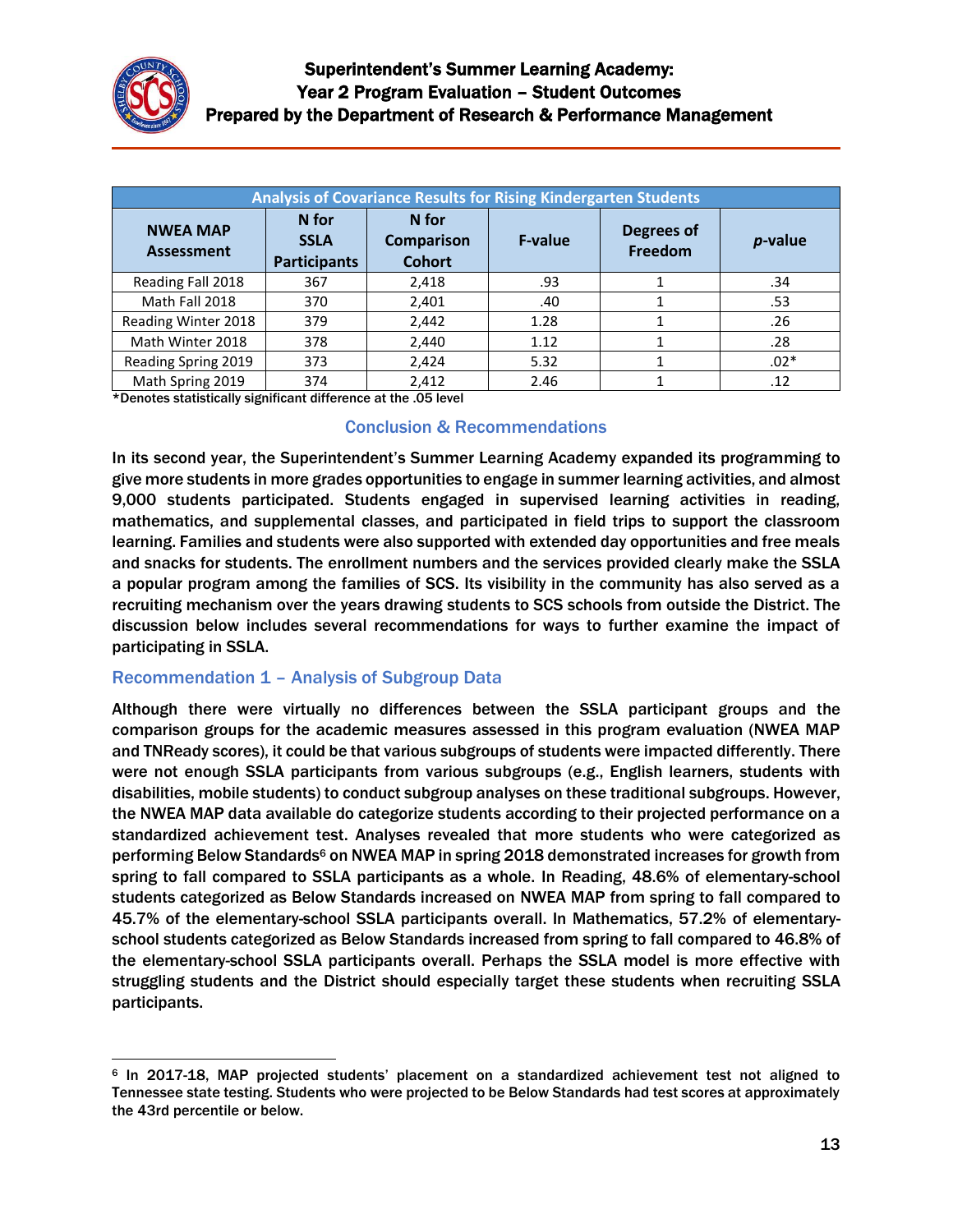

 $\overline{\phantom{a}}$ 

# Superintendent's Summer Learning Academy: Year 2 Program Evaluation – Student Outcomes Prepared by the Department of Research & Performance Management

SSLA staff confirm that the academic focus of SSLA is on the E/LA and Math standards that were taught during the previous school year. For example, students who had completed grade 3 just prior to the attending SSLA would work on grade 3 standards again during the summer. This practice provides remediation for students who struggled with the standards during the school year, which could result in measured academic growth for those students. However, students who had already mastered the standards would likely not demonstrate growth since SSLA participation would be a review for them, rather than incorporating new learning.

# Recommendation 2 – Analysis of Instructional Quality

A second possibility is to examine how teacher quality in the year following SSLA participation may link to students maintaining gains made during SSLA. This thinking is in line with findings recently reported in a study on Tennessee's Voluntary Pre-K program. Original research<sup>7</sup> showed that students who participated in the state of Tennessee's pre-K program made academic gains, but these gains faded by the time the students reached third grade. A recent follow-up study,<sup>8</sup> however, showed that pre-K students who subsequently had high-quality teachers in Kindergarten and beyond maintained the gains they acquired through pre-K participation. Parallel to this follow-up study, an analysis of teacher quality may reveal that academic impacts of SSLA are maintained in classrooms of high quality teachers. An analysis along these lines would also be a way to look at some of the covariates that were not included in the analyses reported on academic growth.

## Recommendation 3 – Analysis of Non-Academic Outcomes

Third, it may be that participating in the program impacted students and families in non-academic ways, or ways not measured by NWEA MAP and TNReady scores. Future program evaluations should focus on different outcome measures to determine whether program participation impacts other areas. For example, teachers could be surveyed to determine whether they notice differences in class engagement, class assignments, or class tests between SSLA participants and non-participating students. Participating families and students might also be surveyed to identify what they see as the benefits to participating in SSLA, and whether they think those benefits will carry over into subsequent school years. Feedback from the SSLA staff indicates that they are already thinking about non-academic evaluation measures to document the program's impact.

Additionally, the economic impact of SSLA could be analyzed. Certainly the participating families benefit through reduced summer child care costs and grocery bills. Teachers, school-based administrators, and school-based program support staff benefit by receiving additional income during SSLA. Finally, the District benefits to the extent that students from outside the District participate in SSLA during the summer and then enroll in an SCS school for the subsequent school year. An economic impact study might be in conjunction with community partners who routinely evaluate economic impact, such as CREP at the University of Memphis.

[https://peabody.vanderbilt.edu/research/pri/VPKthrough3rd\\_final\\_withcover.pdf](https://peabody.vanderbilt.edu/research/pri/VPKthrough3rd_final_withcover.pdf)

<sup>7</sup> *A Randomized Control Trial of a Statewide Voluntary Prekindergarten Program on Children's Skills and Behaviors through Third Grade* (2015). Research Report. Nashville, TN: Vanderbilt University, Peabody Research Institute. Accessed from

<sup>8</sup> *Teachers, Schools, and Pre-K Effect Persistence: An Examination of the Sustaining Environment Hypothesis* (2019). EdWorkingPaper: 19-85. Retrieved from Annenberg Institute at Brown University: <http://www.edworkingpapers.com/sites/default/files/ai19-85.pdf>